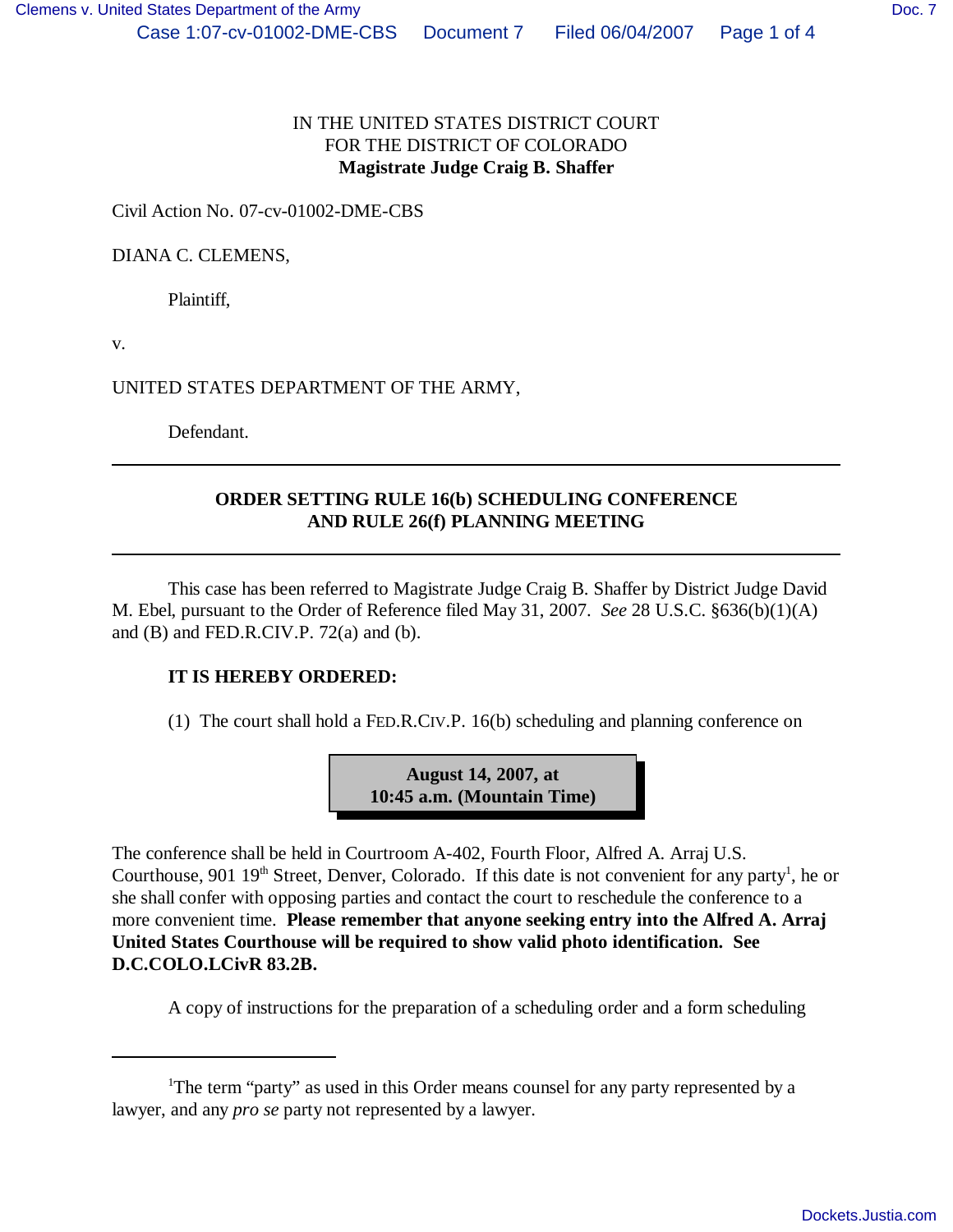order can be downloaded from the Court's website at www.co.uscourts.gov/forms-frame.htm (Click on "Civil Forms" in the blue box at the top of the screen and scroll down to the bold heading "Standardized Order Forms"). Parties shall prepare the proposed scheduling order in accordance with the Court's form.

The parties shall submit their proposed scheduling order, pursuant to District of Colorado Electronic Case Filing ("ECF") Procedures V.L., on or before:



Attorneys and/or *pro se* parties not participating in ECF shall submit their proposed scheduling order on paper to the Clerk's Office. However, if any party in the case is participating in ECF, it is the responsibility of that party to submit the proposed scheduling order pursuant to the District of Colorado ECF Procedures.

The plaintiff shall notify all parties who have not yet entered an appearance of the date and time of the scheduling/planning conference, and shall provide a copy of this Order to those parties.

(2) In preparation for the scheduling/planning conference, the parties are directed to confer in accordance with FED.R.CIV.P. 26(f), on or before:



The court strongly encourages the parties to meet face to face, but should that prove impossible, the parties may meet by telephone conference. All parties are jointly responsible for arranging and attending the Rule 26(f) meeting.

During the Rule 26(f) meeting, the parties shall discuss the nature and basis of their claims and defenses and the possibilities for a prompt settlement or resolution of the case, make or arrange for the disclosures required by FED.R.CIV.P.  $26(a)(1)$ , and develop their proposed scheduling/discovery plan. The parties should also discuss the possibility of informal discovery, such as conducting joint interviews with potential witnesses, joint meetings with clients, depositions via telephone, or exchanging documents outside of formal discovery.

In those cases in which: (i) the parties' substantive allegations involve extensive computer-generated records; (ii) a substantial amount of disclosure or discovery will involve information or records in electronic form (*i.e.,* e-mail, word processing, databases); (iii) expert witnesses will develop testimony based in large part on computer data and/or modeling; or (iv) any party plans to present a substantial amount of evidence in digital form at trial, the parties shall confer regarding steps they can take to preserve computer records and data, facilitate computer-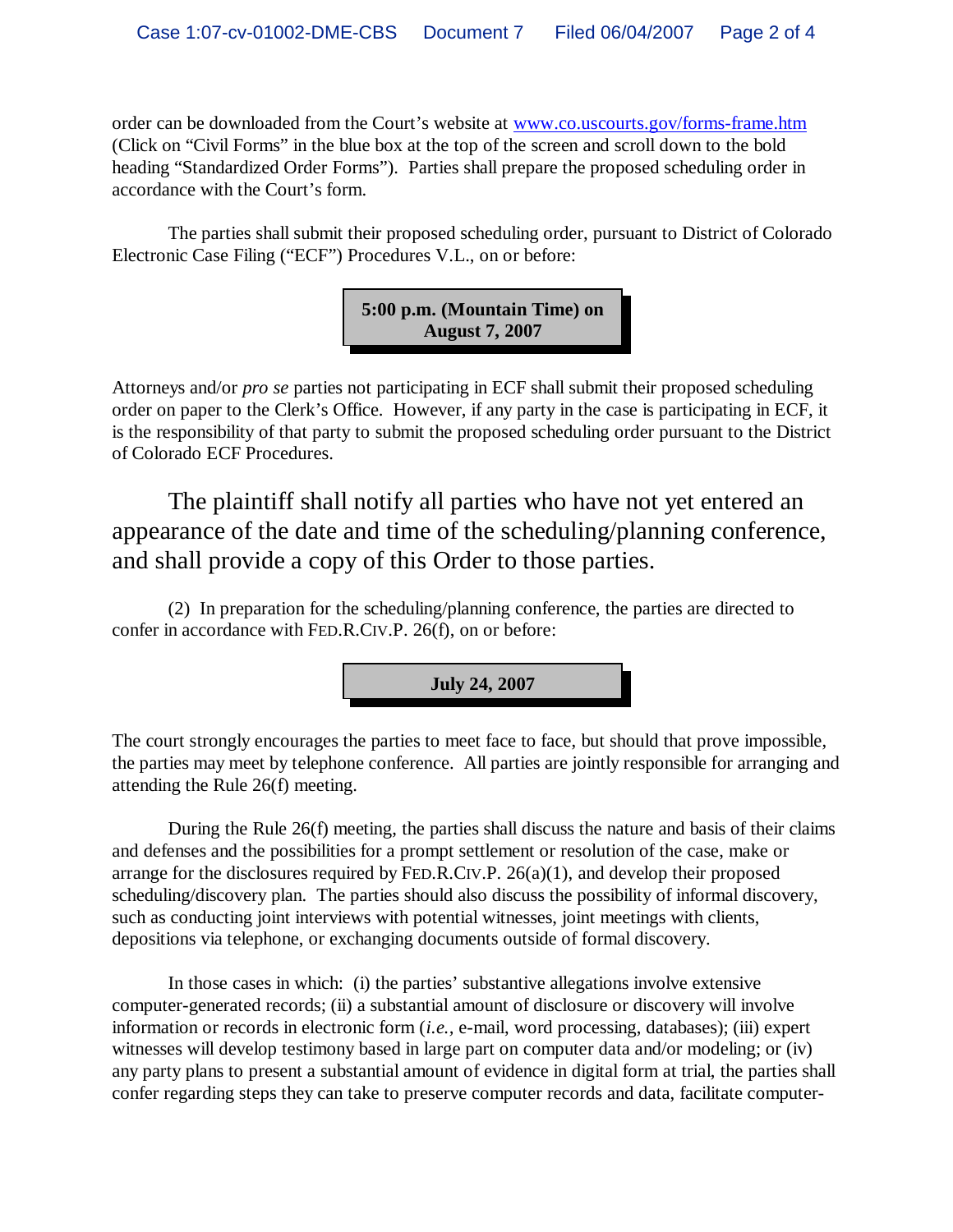based discovery and who will pay costs, resolve privilege issues, limit discovery costs and delay, and avoid discovery disputes relating to electronic discovery. The parties shall be prepared to discuss these issues, as appropriate, in the proposed Scheduling Order and at the scheduling and planning conference.

These are the minimum requirements for the Rule 26(f) meeting. The parties are encouraged to have a comprehensive discussion and are required to approach the meeting cooperatively and in good faith. The parties are reminded that the purpose of the Rule 26(f) meeting is to expedite the disposition of the action, discourage wasteful pretrial activities, and improve the quality of any eventual trial through more thorough preparation. The discussion of claims and defenses shall be a substantive, meaningful discussion.

The parties are reminded that pursuant to FED.R.CIV.P. 26(d), no discovery shall be sought prior to the Rule 26(f) meeting.

(3) The parties shall comply with the mandatory disclosure requirements of FED.R.CIV.P.  $26(a)(1)$  on or before:



Counsel and parties are reminded that mandatory disclosure requirements encompass computerbased evidence which may be used to support claims or defenses. Mandatory disclosures must be supplemented by the parties consistent with the requirements of FED.R.CIV.P. 26(e). Mandatory disclosures and supplementation are not to be filed with the Clerk of the Court.

(4) This matter also is referred to Magistrate Judge Shaffer for settlement purposes and with the authority to convene such settlement conferences and direct related procedures as may facilitate resolution of this case. The scheduling and planning conference is not a settlement conference, and no client representative is required to appear. Nonetheless, to facilitate an early evaluation for the possibility of settlement, parties participating in ECF shall e-mail a *brief* (15 pages or less, including any attachments) Confidential Settlement Statement in PDF format to **Shaffer\_Chambers@cod.uscourts.gov** on or before **5:00 p.m. (Mountain Time) on August 7**, **2007**. This statement shall briefly outline the facts and issues involved in the case, and the possibilities for settlement, including any settlement authority from the client. Confidential settlements that are over fifteen (15) pages are to be submitted to the court as hard copies and shall be delivered to the office of the Clerk of the Court in an envelope marked "PRIVATE PER MAGISTRATE JUDGE SHAFFER'S ORDERS".

Attorneys and/or *pro se* parties not participating in ECF shall submit a single copy of their confidential settlement statement, on paper and marked "Personal and Confidential," either by hand delivery to the Clerk's Office or mailed directly to Magistrate Judge Shaffer at 901 19<sup>th</sup> Street, Denver, Colorado 80294.

(5) All parties are expected to be familiar with the United States District Court for the